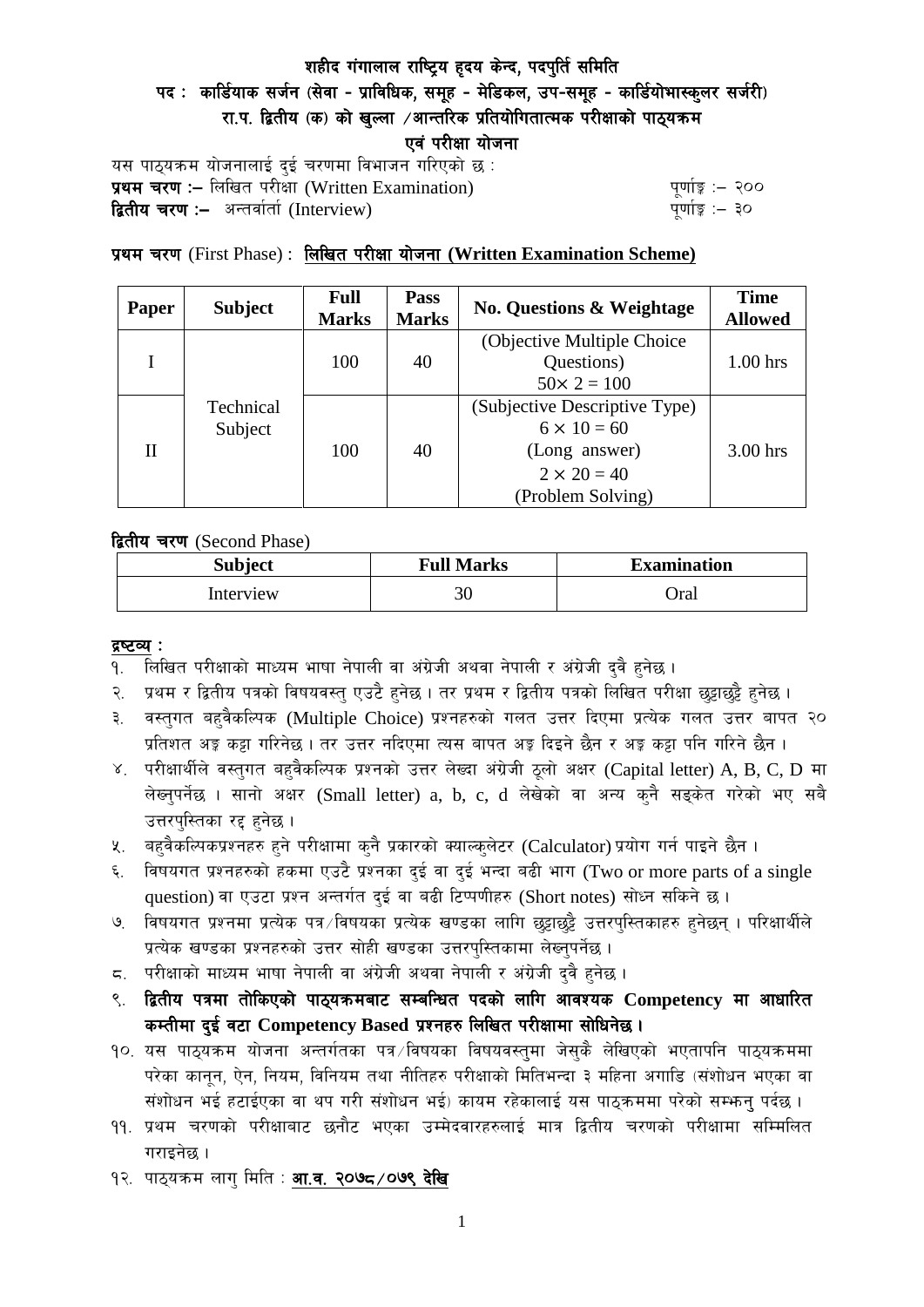# शहीद गंगालाल राष्ट्रिय हृदय केन्द, पदपुर्ति समिति पद: कार्डियाक सर्जन (सेवा - प्राविधिक, समूह - मेडिकल, उप-समूह - कार्डियोभास्कुलर सर्जरी) रा.प. द्वितीय (क) को खुल्ला ⁄आन्तरिक प्रतियोगितात्मक परीक्षाको पाठ्यक्रम

**Paper I & II: - Technical Subject**

#### **Section (A): 60% Marks For Paper I (30 MCQs** ×**2 marks) & For Paper II (4**×**10 marks, 1**×**20 marks)**

#### 1. **Cardiac Surgery**

- 1.1 History of cardiac surgery
- 1.2 Cardiovascular anatomy, physiology and embryology
- 1.3 Anatomy of thorax and mediastinum
- 1.4 Adult and congenital heart diseases
- 1.5 Assessment of cardiac patients and preparation for surgery
- 1.6 Preoperative, intra operative and post-operative management of cardiac patients
- 1.7 Cardiopulmonary bypass (CPB)
	- 1.7.1 Effects of CPB
	- 1.7.2 Hypothermia including circulatory arrest
	- 1.7.3 Cardioplegia, myocardial protection, cerebral and spinal protection
	- 1.7.4 Heparin, heparinoids and antagonists
- 1.8 Proper use of blood and blood products
- 1.9 Drugs used in cardiology and cardiac surgery

### **Section (B): 40% Marks For Paper I (20 MCQs** ×**2 marks) & For Paper II (2**×**10 marks, 1**×**20 marks)**

#### 2. **Cardiac Surgery**

- 2.1 ICU (Intensive Care Unit)
	- 2.1.1 Postoperative management of cardiac surgery patients
	- 2.1.2 Drugs used in ICU setting
	- 2.1.3 Ventilator and Coronary Artery Bypass Graft Surgery (CABG)
	- 2.1.4 IABP, ECMO (Extracorporeal Life Support)
	- 2.1.5 Arrhythmias
	- 2.1.6 CPR (Cardiopulmonary Resuscitations)
- 2.2 Cardiac (paediatrics)